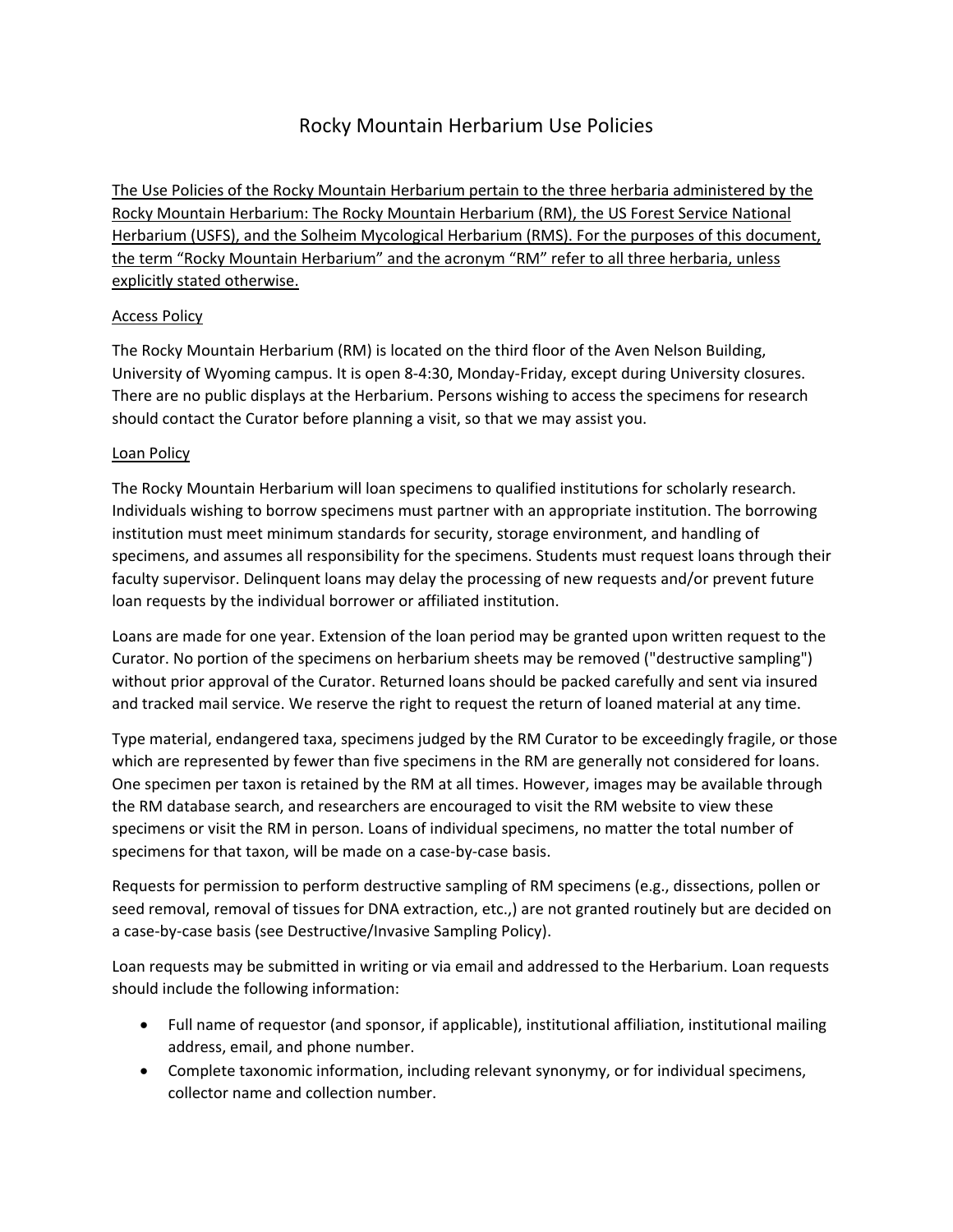- Proposed activities to be conducted using the specimens.
- Justification of the need of the specimens for the proposed study.
- Experience of the researcher in handling natural history specimens.
- Summary of previous work on the taxonomic group.

#### Annotations

When used in taxonomic research, specimens must be annotated, even when agreeing with previous determination. An annotation label with an updated identification, researcher's name, and date of annotation should be affixed to the specimen prior to return.

#### Terms of Use of the Database

The data and images provided by the RM database search may be used freely by individuals and organizations for purposes of basic research, education and conservation. These data and images may not be used for commercial or for-profit purposes without the express written consent of the Rocky Mountain Herbarium, and may not be repackaged, resold, or redistributed in any form.

## Image policy

The Image Reproduction Policy of the Rocky Mountain Herbarium pertains to original RM photography of herbarium specimens, analog or digital, and derivative images made from existing transparencies, negatives, prints, and electronic media in the Rocky Mountain Herbarium. Reproduction, display, or distribution of RM images, whole or in part, is prohibited without explicit written permission from RM.

With permission, photographs (analog, digital, and video formats) and scanned archive materials may be used, downloaded, reproduced, displayed, distributed, posted, or reprinted by persons affiliated with academic and/or non-profit organizations, for scholarly purposes only. In all cases of publication and public presentation, "With permission of the Rocky Mountain Herbarium" must be cited, with reference to institutional acronym and accession number when a specific specimen is indicated (e.g. RM 123456). In the case of online images, the barcode and persistent URL should be cited.

#### Acknowledging the Herbarium

Use of RM specimens, data, or images in publications, dissertations and theses, or other scientific reports, should be accompanied by an acknowledgement of the Rocky Mountain Herbarium as the source for the information. The RM expects to receive notification of all publications resulting from work with RM specimens, the RM database, and RM images. This helps us to document the use of specimens in the literature, and helps us to justify continued funding for the collections so that these resources remain available into the future.

#### RM Specimen Donation policy

The Rocky Mountain Herbarium will consider donations based on their scientific or historical merit. For example, vouchers for scientific research, legacy collections from institutions of higher education, or personal collections of professional or amateur botanists will be considered for inclusion in the RM. Specimens must include adequate data and be of research quality. All potential donations will be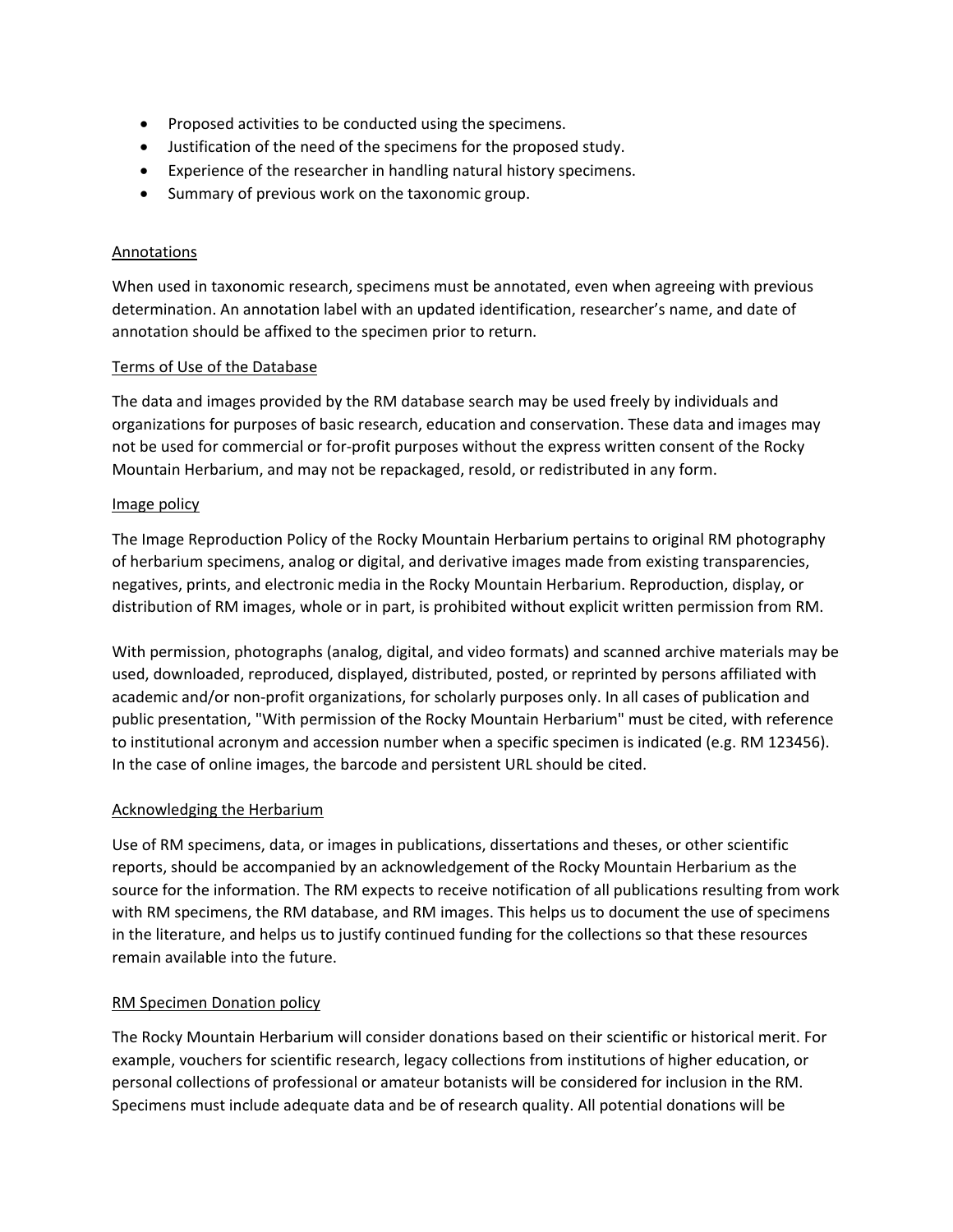evaluated on a case-by-case basis. Contact the Curator before making a donation. Any valuation of individual donated specimens, or larger collections, if desired, is the responsibility of the Donor.

#### RM Specimen Exchange Policy

The Rocky Mountain Herbarium will enter into specimen exchange agreements with other recognized herbaria. Please contact the RM Curator for additional information.

#### Destructive/Invasive Sampling Policy & Authorization Form

The policy detailed below is intended to help the Rocky Mountain Herbarium (RM) balance the preservation and integrity of herbarium specimens with their utilization for scientific research. Decisions concerning destructive sampling of collections will be made on a case-by-case basis. The investigator requesting destructive sampling should have experience with laboratory techniques to ensure a reasonable probability of research success. We expect the investigator to have made diligent efforts to sample material from non-herbarium resources prior to making this request. Requests for removal of samples from herbarium specimens should be addressed to the Curator via email or mail. Please read this policy statement, complete the agreement form outlined below, and attach it to your specimen request.

As a rule, no material may be removed from specimens without prior consent of the Curator of the Herbarium. Permission for removal of material, when given, is contingent upon adherence to the following guidelines:

1. It is intended that all destructive sampling is conducted for purposes of eventual preparation of a scientific manuscript. Please notify staff if this is not the case.

2. Leaf material, pollen, spores, fungal tissue, bryophyte fragments, etc. may be removed from specimens only when there is adequate material available. Care must be taken not to damage the scientific value of the specimen. Whenever possible, material from fragment packets on the herbarium sheet should be sampled. Specimens should be properly stored during such study.

3. Pollen should be removed from no more than one flower per sheet, and the sheet must have more than three flowers except where permission is otherwise granted. The whole flower should not be damaged or removed.

4. Material may not be removed from type collections, from historical specimens, or from taxa represented in the herbarium by fewer than five collections, except in rare instances, and then only following approval by a designated staff member.

5. Material may not be removed from a herbarium sheet for a second time, if the nature of the study is the same (e.g., pollen material for SEM, leaf material for DNA analysis).

6. For anatomical and morphological studies, the researcher must return to the RM either a duplicate high-resolution micrograph or an SEM photograph as well as the magnification. The photo should be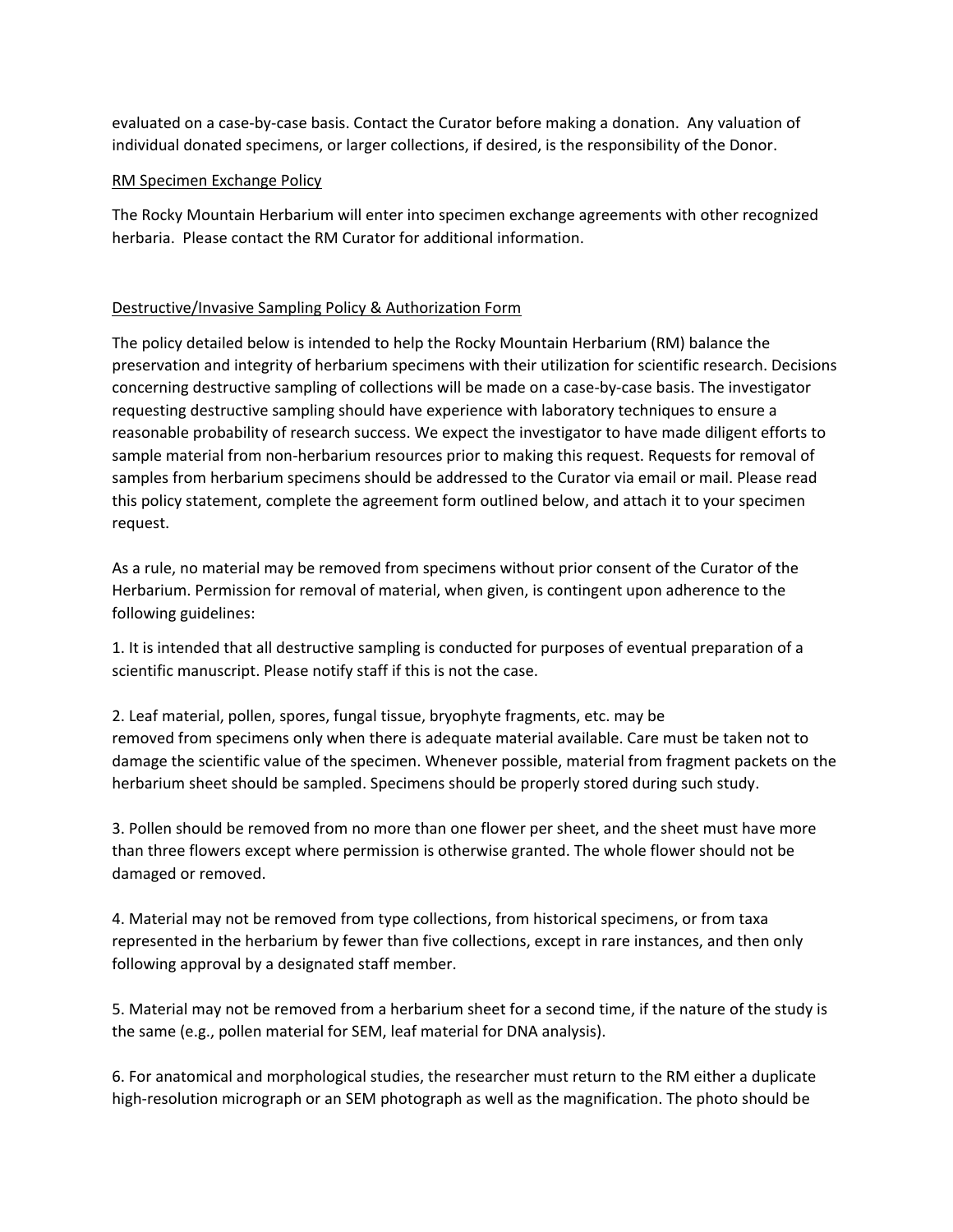labeled with the name of the taxon, the collector's name and number, and the country of origin of the voucher sheet from which the sample was obtained.

7. For molecular studies, sampling requests should indicate the amount of material needed, and in general should never exceed 1 cm<sup>2</sup>. Specimens must be annotated with the identification for the specimen accepted by the researcher. DNA sequence(s) derived from the specimen must be deposited into GenBank or EMBL within three years of the date of sampling. DNA obtained from RM specimens should be properly stored and curated in a permanent storage facility.

8. For large or complicated requests of material for DNA extractions or other studies, researchers will be encouraged to visit RM to select specimens for sampling. Removal of material from specimens selected by the researcher will be made with supervision and approval by appropriate staff. Not only does a personal visit reduce the work required of the Herbarium staff, it allows the investigator to make more precise selections based on specimen age, material in packets, etc.

9. Each specimen sampled must be annotated, indicating the nature of the study, type of material removed, the researcher's name and institutional affiliation, and date of removal. Labels should not exceed  $\approx$  6 x 2 cm in size.

10. All policies related to RM specimens, as stated in the Rocky Mountain Herbarium Use Policies, apply to specimens used for destructive sampling.

If you need to conduct destructive sampling of RM specimens, and agree to sample materials under the above conditions, please complete and sign the form below, and include it with your sampling request to the Curator, Rocky Mountain Herbarium University of Wyoming, Department of Botany 3165, 1000 E. University Ave., Laramie, WY 82071, U.S.A. or email to [bnelsonn@uwyo.edu.](about:blank)

## Rocky Mountain Herbarium - Destructive Sampling Request

 I have read the Destructive/Invasive Sampling Policy of the Rocky Mountain Herbarium and promise to abide by the policy.

Printed Name: \_\_\_\_\_\_\_\_\_\_\_\_\_\_\_\_\_\_\_\_\_\_\_\_\_\_\_\_\_\_\_\_\_\_\_\_\_\_\_\_\_\_\_\_\_\_\_\_\_\_

Signature: \_\_\_\_\_\_\_\_\_\_\_\_\_\_\_\_\_\_\_\_\_\_\_\_\_\_\_\_\_\_\_\_\_\_\_\_\_\_\_\_\_\_\_\_\_\_\_\_\_\_\_\_\_\_

\_\_\_\_\_\_\_\_\_\_\_\_\_\_\_\_\_\_\_\_\_\_\_\_\_\_\_\_\_\_\_\_\_\_\_\_\_\_\_\_\_\_\_\_\_\_\_\_\_\_\_\_\_\_\_\_

| Date: |  |
|-------|--|
|       |  |

Printed Name and address of the Institution: